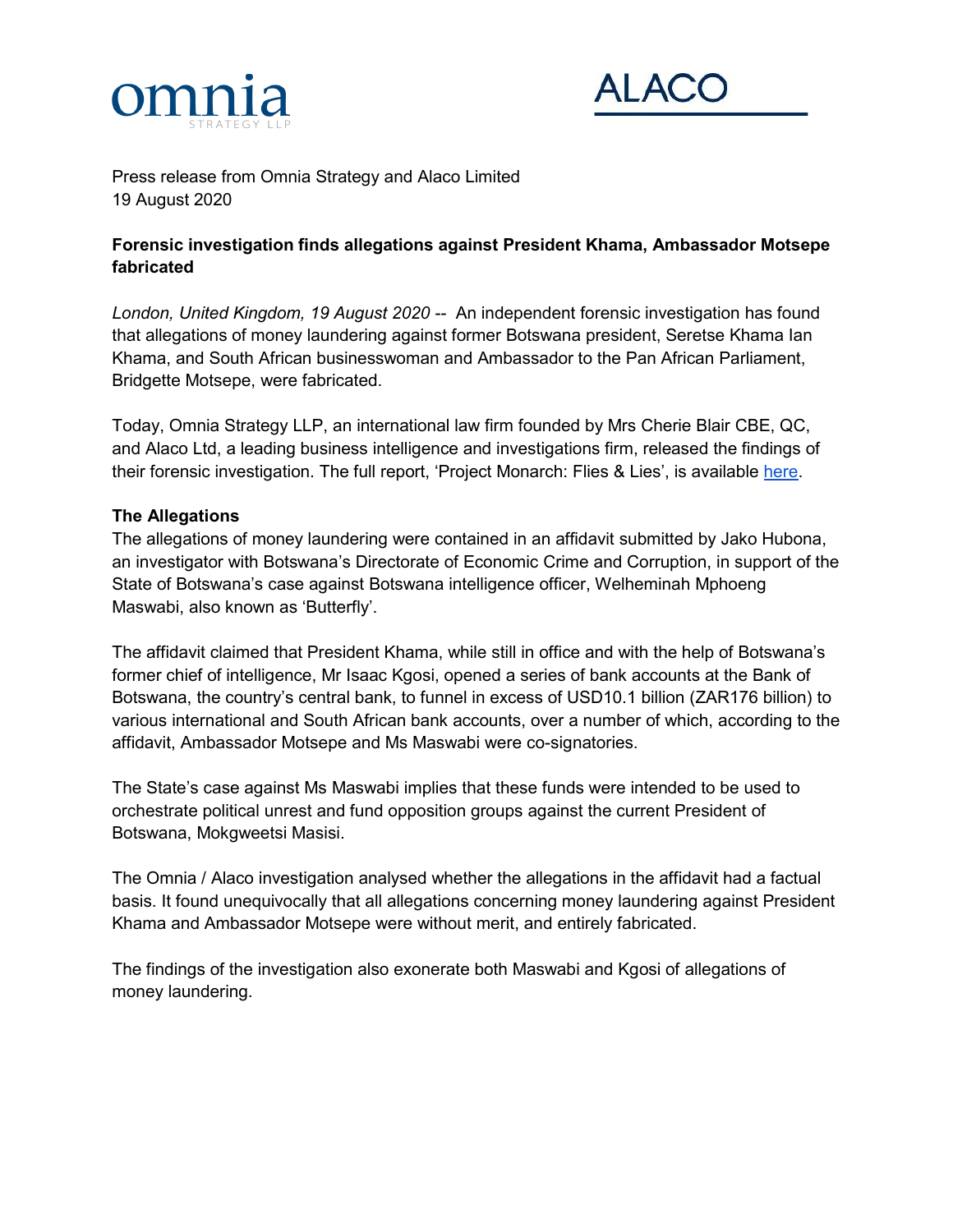



## **Key findings of the investigation**

Critically, there is no evidence that USD10.1 billion ever left the Bank of Botswana or entered international or South African bank accounts. It has been reported that the Governor of the Bank of Botswana, Mr Moses Dinekere Pelaelo, confirmed to Botswana's Parliamentarians that the money never left the bank and that Botswana never had that amount of money in its accounts in the first place. Botswana's Gross Domestic Product (GDP) is estimated at USD18.62 billion, which would mean the USD10.1 billion allegedly stolen would account for 54% of the value of the country's economy. Botswana's annual national budget is between USD4.3 and 5 billion.

Furthermore, in relation to the alleged inflow into South Africa of part of this money in 2019, the South African Reserve Bank (SARB) has confirmed it "could not find any record of the (i) transaction referred to, (ii) the payment having been approved (cleared), either inbound or outbound, or (iii) of any cross-border flow of funds in the amount referred to, inbound or outbound from South Africa".

The investigation by Omnia / Alaco found it was impossible for such funds to have been transferred into the international and South African bank accounts outlined in the affidavit, as the accounts listed either (i) did not exist at the time of the alleged transfer; (ii) never existed at all; (iii) used bank account details that had likely been sourced through data theft; and/or (iv) referenced illegitimate or non-existent banking institutions.

Specifically, Ambassador Motsepe and Ms Maswabi are alleged to be co-signatories to the 17 Blue Flies and Fire Flies bank accounts. Official searches with the Corporate and Intellectual Property Commission (CIPC) in South Africa confirm that no such South African companies exist. Broader global searches also failed to identify relevant entities bearing these names. Furthermore, the overwhelming majority of banks named in the affidavit have confirmed that no such accounts exist, and that Ambassador Motsepe and Ms Maswabi therefore could not be signatories to non-existent bank accounts.

*Mrs Cherie Blair, chair of Omnia Strategy says:* "The results of our investigations are clear and conclusive: there is no evidence to support any of the allegations against President Khama and Ambassador Motsepe. The claims of financial impropriety originating with accounts at the Bank of Botswana are pure fiction. It is impossible to avoid the conclusion that if Jako Hubona's allegations had been properly investigated, it would have been obvious to any reasonable and fair minded prosecutor or court that the case should be abandoned for lack of credible evidence and doubts over the integrity of the State's witness.

"Instead the Court, and the public at large, have been presented with an affidavit where fake news, spurious allegations, clumsily manufactured evidence and baseless accusations inform a preposterous conspiracy theory riddled with inaccuracies and blatant falsehoods with a fantastical script involving former presidents, spies and billions of Pula, US Dollars and Rands.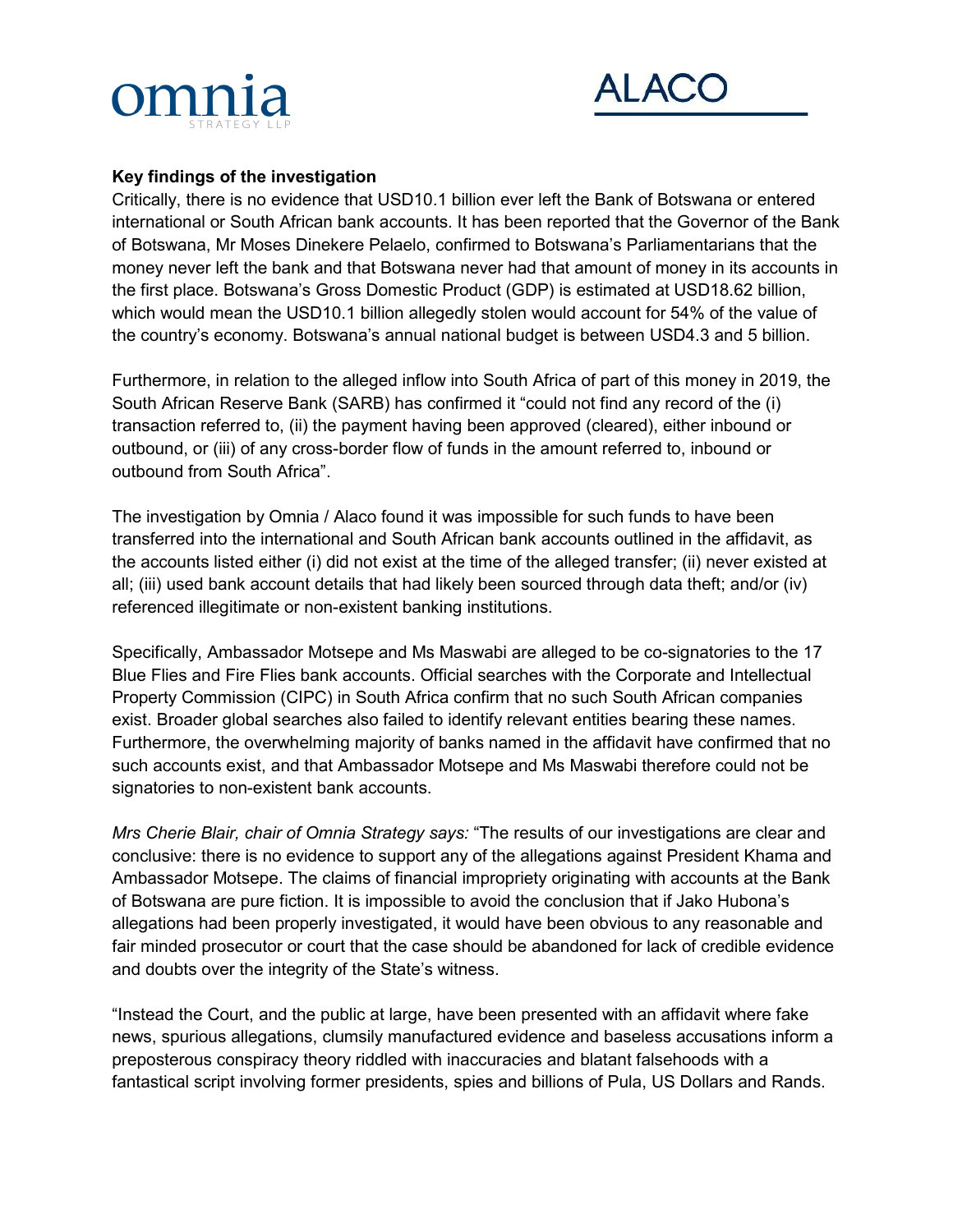



"The matter would deserve little more than ridicule if only the State's case did not have such devastating effects for the people targeted and caught up in the web of lies which traduce South Africa itself. We have seen the allegations cast an unnecessary shadow over the South Africa Reserve Bank and more recently the Department of Justice, National Prosecuting Authority and Department of International Relations and Cooperation. This should never have been allowed to happen. Indeed, the extent of the untruths we have uncovered, without much difficulty, gives rise to serious questions about the motives behind the affidavit. We would hope that the evidence in this report provides the impetus for the Botswana prosecuting authorities to drop this matter," said Blair.

*Professor Thuli Madonsela, former South African Public Protector and Chair of Social Justice Research at Stellenbosch University, who has independently reviewed the evidence and investigative report, says: "*This report exonerates President Khama and Ambassador Motsepe of serious allegations. The devastating findings are a stain on the reputation of Botswana, which has always been considered a bastion of democracy and the rule of law. While we know there are many ethical and competent public servants in Botswana, it is a shame that the actions of a few have been allowed to have such a profound and damaging impact on President Khama, Ambassador Motsepe, and the financial institutions of Botswana and South Africa. It is a tragedy that they have had to spend so much time, energy and resources on clearing their names and impugned integrity.

"These allegations have not only tarnished the good names of President Khama and Ambassador Motsepe, who are individuals of unimpeachable integrity, but have also tarnished the good name and reputations of the many financial institutions that have been implicated. This country's financial services sector, and our Reserve Bank, are globally recognised institutions. This report makes it clear that the allegations, like many of the bank accounts, are bogus. I hope that this matter will be taken up at the highest level of the financial regulatory bodies and law enforcement in both Botswana and South Africa.

While the focus of this report is the money laundering allegations, which have been comprehensively dismantled, serious questions arise over the other charges against Ms Maswabi and Mr Kgosi. If the State's case concerning the money has been found hopelessly wanting, it follows that all charges and proceedings based on the fictional affidavit must fall. What follows must be compensation for resources used, reputations impaired and the consequent pain and suffering endured by all that have been wrongfully and recklessly maligned," said Professor Madonsela.

#### **Next steps**

Based on the findings of the investigation, and the extremely damaging impact the allegations have had on President Khama and Ambassador Motsepe's reputations, they have instructed their legal counsel to launch defamation claims in Botswana against the Botswana government.